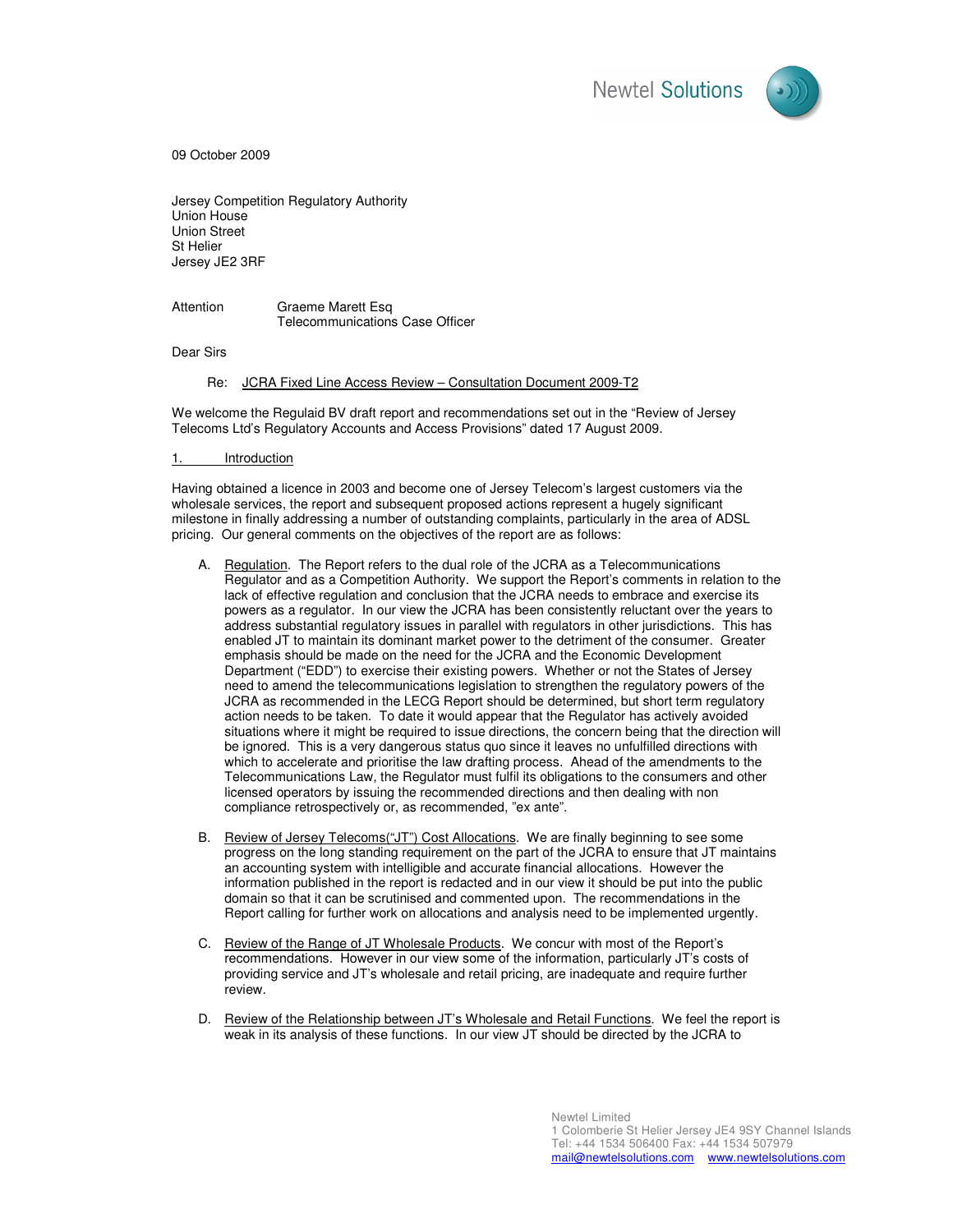functionally separate their network operations from their retail operations through the creation of functioning cost centres. JT's network operations should be required to provide wholesale services to JT's retail operations on an arms length basis as well as to Other Licensed Operators ("OLOs") on a non discriminatory basis.

E. Review of JT's Plans for Next Generation Network ("NGN") Services. In our view the question of how JT's NGN services will fit into its future wholesale and retail service offerings is a distraction from the fixed line access issues under discussion. It is essential that wholesale services and network investment are driven by end-customer demand rather than technology and network "improvements". In the foreseeable future the JT NGN network will be used to deliver the same services they are presently delivering. Certainly discussions between the OLOs and JT regarding the future of NGN services need to be implemented but it should not be at the expense of long awaited regulatory action on outstanding issues.

In responding to the consultation Newtel will approach each of the elements of the Regulaid report in what it considers to be the order of priority. Essentially this means dealing with long outstanding complaints of pricing, discrimination, margin squeeze and cross-subsidisation ahead of any "jam tomorrow" discussions about NGN services. Our specific comments on the report are as follows:

# 2. Cost Allocation Review

Newtel fully support the recommendations summarised since they are the critical path to resolving a number of outstanding disputes. Newtel does however draw attention to the calculations shown for Broadband in A2.15 and subsequently A2.16. The calculation assumes 3,000 customers on one Private Connect Main. Newtel's experience is that this is an absolute maximum number (over contended even) but still only produces 7% contribution without any allocation for overheads and promotions. The assumption that 6,000 up-to customers can be supported on one Private Connect Main is mistaken. Newtel currently have [XXXXX] customers and the [X] Private Connect Main circuits are full. Therefore as the customer base increases, before any overheads can be supported, the wholesale costs increase. In addition it would appear that only half circuit pricing has been used to calculate the cost of the two resilient 100Mb Ethernet circuits to the UK, whereas the true cost of full circuits would be considerably higher.

JT have published new ADSL interconnect pricing which may relieve the situation slightly but further work is required by the JCRA/Regulaid in the correct cost allocation of overheads and promotions. Newtel has a long running and outstanding complaint surrounding this issue. ADSL represents over [XXX] of Newtel's revenue which is currently margin less. In addition it is unclear what charges JT intend to apply for the new and old ADSL interconnect services during the NGN migration and there is a risk of double charging.

### 3. Exististing Wholesale Product Issues in Order of Newtel's Priority

### 3.1 Existing Services - Outstanding ADSL Complaint

As discussed above, Newtel has a long outstanding complaint that has been continually parked with the promise that it will be dealt with via the Wholesale Review. The following Regulaid recommendations refer and are welcomed by Newtel:

- 5.24 Wholesale prices for JT's DSL service should be based on cost, not on retail minus, and should be subject to a wholesale price cap
- 5.25 JCRA should place a price cap on JT's DSL backhaul services
- 5.6 JT should not be able to make special offers or discounts unless it demonstrates to the satisfaction of JCRA that the reduced price covers the incremental cost of the service and that it is not undertaking a margin squeeze.
- 5.26 JT should include the router costs in its backhaul prices.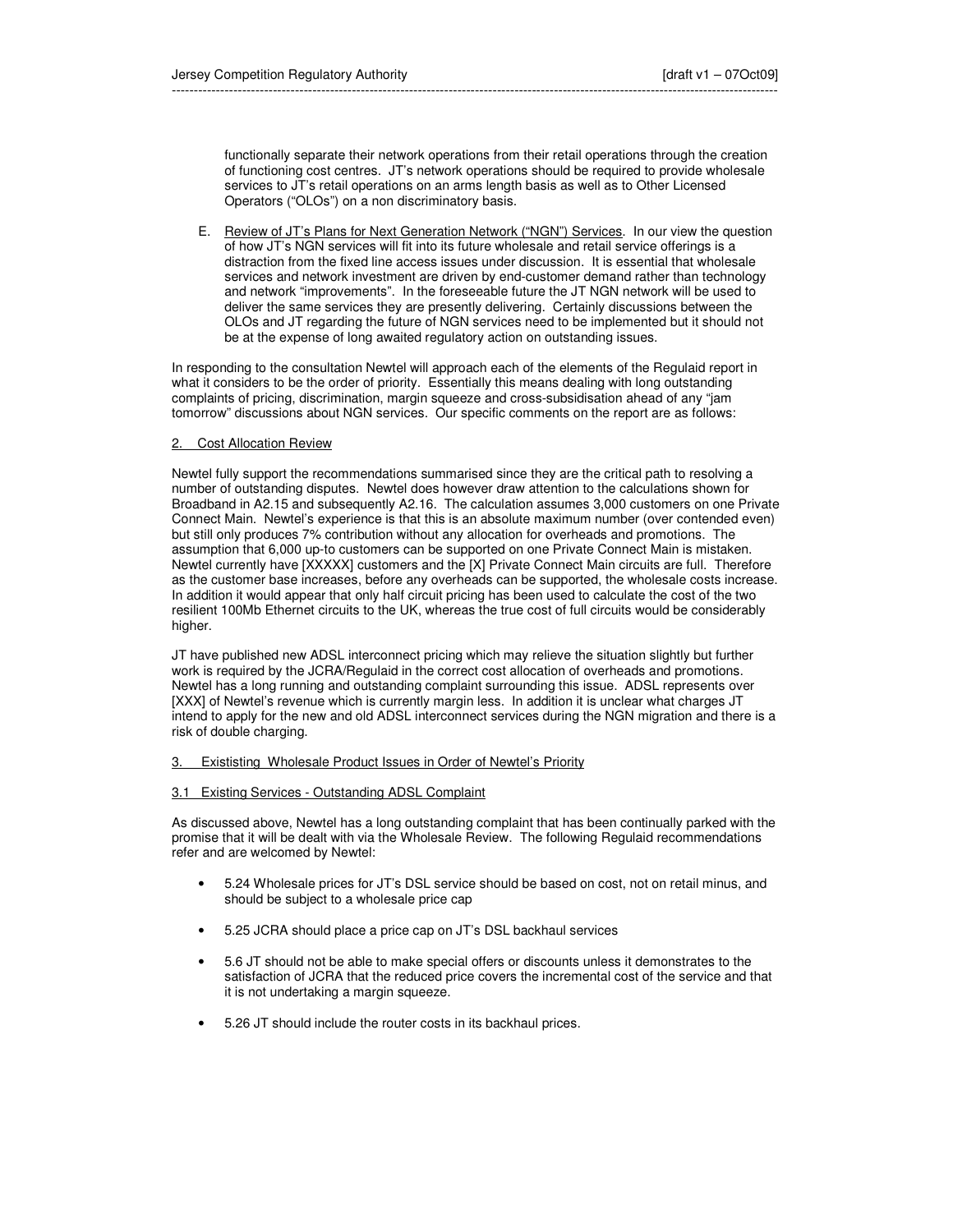Newtel's greatest concern is that sufficient cost information will continue to be withheld by JT with the result that the problem seems too intractable to resolve. Therefore, in the same way that Regulaid proposes that the onus is placed on JT in 5.6, the JCRA should estimate any costs that are not fully demonstrated and justified by JT. This was the method used in a case (supplied to Newtel by the JCRA) where the German regulator was dealing with a similar margin squeeze dispute with Deutsche Telecom.

A particular example that requires immediate attention is the practice of JT offering its retail customers ADSL upgrades without charging the one-off upgrade fee but, still charging its wholesale customers the upgrade charge. It is urgently requested that recommendation 5.6 is enforced and the practice stopped until JT can "demonstrate to the satisfaction of JCRA that the reduced price covers the incremental cost of the service and that it is not undertaking a margin squeeze"

Newtel firmly believes that a resolution to the ADSL margin problems will provide a very quick return to the consumer by allowing Newtel to invest in new and competitive services rather than funding a substantial and margin less one.

## 3.2 Existing Services – Wholesale Line Rental and Enhanced Service Levels

- 5.1 JCRA should require JT to make available wholesale services that enable OLOs to replicate its retail services, provided that they are demanded by an OLO.
- 5.9 JCRA should mandate the introduction of wholesale line rental, and introduce a specific Condition into JT's Licence.
- 5.12 JT should publish its retail prices for enhanced service levels for leased lines.
- 5.13 The enhanced service levels should be available to OLOs at a discount of 5 10% from the retail prices.

Newtel have requested access to Wholesale Line rental on a number of occasions only to be met with requests for further justifications or statements that it was not in JT's work plan. Newtel believes that JT are already in breach of the "access to network" licence obligation but again, no action has been taken to-date.

## 3.3 Existing Services – Other Short Term Wins

The following are prioritised as simple directions that could achieve a positive effect with minimum resource and time.

- 5.30 JT should initiate the payment of penalties, not the OLO.
- 5.22 JCRA should place a price cap on JT's wholesale on-island leased lines
- 5.28 JCRA should require JT to provide electronic notification of changes to wholesale prices to the OLOs with at least 30 days notice of their implementation
- 5.29 JCRA should require JT to provide electronic notification of new wholesale products and their prices to the OLOs with at least 60 days notice of their implementation.

### 4. New Services – In order of priority

The current status quo of legacy TDM network and un-managed bitstream traffic over the NGN DSL network leaves a situation where JT is effectively protecting its voice business and withholding the true value of its investment in NGN. Two options emerge: Either JT must cater for the latest generation OLOs who supply all video, voice and data services via IP, or it should offer LLU so that OLOs may do it themselves. 5.8 JT and the OLOs should form a working group to agree service definitions, specifications, and processes for wholesale services.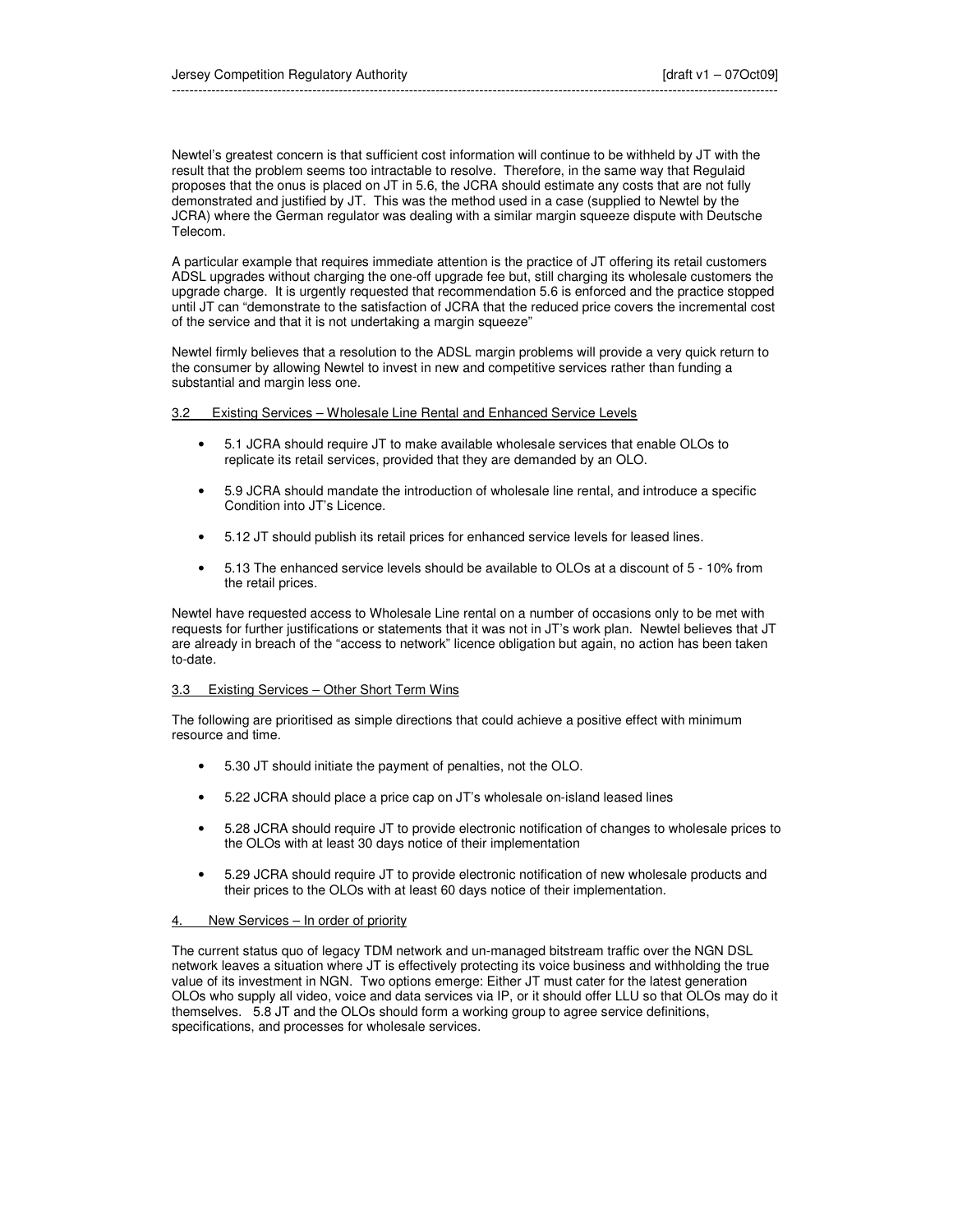# 4.1 New Services – Quality of Service over the NGN DSL network

Regulaid sumarises the situation well in 7.3.4, though QoS is not just in support of Newtel's VoIP services. Prioritising and managing video, voice and data traffic would allow considerable efficiencies and value to be derived from what remains a chaotic transmission service. Newtel has tried to make the point to JT that the end users (and therefore OLOs) would pay for this functionality and add value to the network but it is clear that JT consider this a risk to their retail voice business. Newtel was told by JT engineering managers that the required functionality was in the network but it was unlikely that time would be scheduled to configure it. If Regulaid have been told that the functionality is not available on the NGN then it calls into question other statements about switch functionality or duct availability and suggests that an independent audit should be carried out. If QoS was enabled in the JT NGN DSL network there would be a very quick return in benefits to the consumer.

# New Services - Naked DSL

The JCRA should look closely at the cost allocations to line rental in respect of DSL and analogue functionality between the master socket, MSAN and switch. Newtel has already requested "Naked DSL" which is effectively just the DSL part of the wholesale line where no analogue functionality is required. A significant discount against the complete wholesale line rental would be expected. Without this, the forced rental of the whole line when the voice functionality is not required would be cross subsidising any allocated JT investment in the voice elements of it's NGN network.

## 4.3 New Services – LLU

Any lack in movement towards QoS and Naked DSL over the existing network leaves no option but to hand the copper over to the OLOs so that affordable services can be provided. Though it had a slow start in the UK, LLU is the preferred method of providing freedom to OLOs to answer the demands of consumers with differentiated and innovative services.

# 5.17 JCRA should mandate the introduction of LLU (including line sharing) and

co-location, and impose suitable Licence Conditions on JT

5.18 JT should work with the OLOs to identify where they require space in MSANs, to agree a suitable co-location arrangement, and to plan the necessary processes, plans and procedures for the implementation of LLU

5.19 Working with the OLOs, JT should develop a wholesale backhaul product from its MSANs.

5.20 JT and the OLOs should discuss new forms of bitstream products (including naked DSL and those forms that will become available as a result of JT's NGN). If they are unable to agree specifications for these new services, they should refer the disagreement to JCRA using the dispute process.

# New Services – Duct Sharing

5.11 JCRA should encourage operators to share ducts, and only mandate duct sharing if the operators fail to reach agreements commercially.

It is environmentally irresponsible not to pursue every avenue by which infrastructure can be shared most efficiently. Newtel would welcome an independent audit of JT's duct infrastructure (along with the functionality of switch and NGN network equipment) to confirm the ducts that are suitable for sharing.

# New Services – Voice Recommendations

The Regulaid report touched briefly on SIP interconnect. On an island where one OLO is using legacy switching methods and the other is introducing the more efficient soft switch VoIP services it is important that a level playing field is maintained. CPS favours the legacy operator whereas SIP interconnect avoids the need to reverse engineer a soft switch. Without interconnect an OLO can not make use of fixed number portability. Therefore, for a level playing field to exist it is important that SIP interconnect, CPS and fixed number portability are all provided at the same time.

5.10 JCRA should mandate the introduction of fixed number portability, and introduce a specific Condition into JT's Licence (but not before SIP interconnect). 5.7 JCRA should direct JT to provide CPS in line with its Licence Condition 25 (but not before SIP interconnect).

5.21 JT's RIO prices should be set through the use of a wholesale price cap on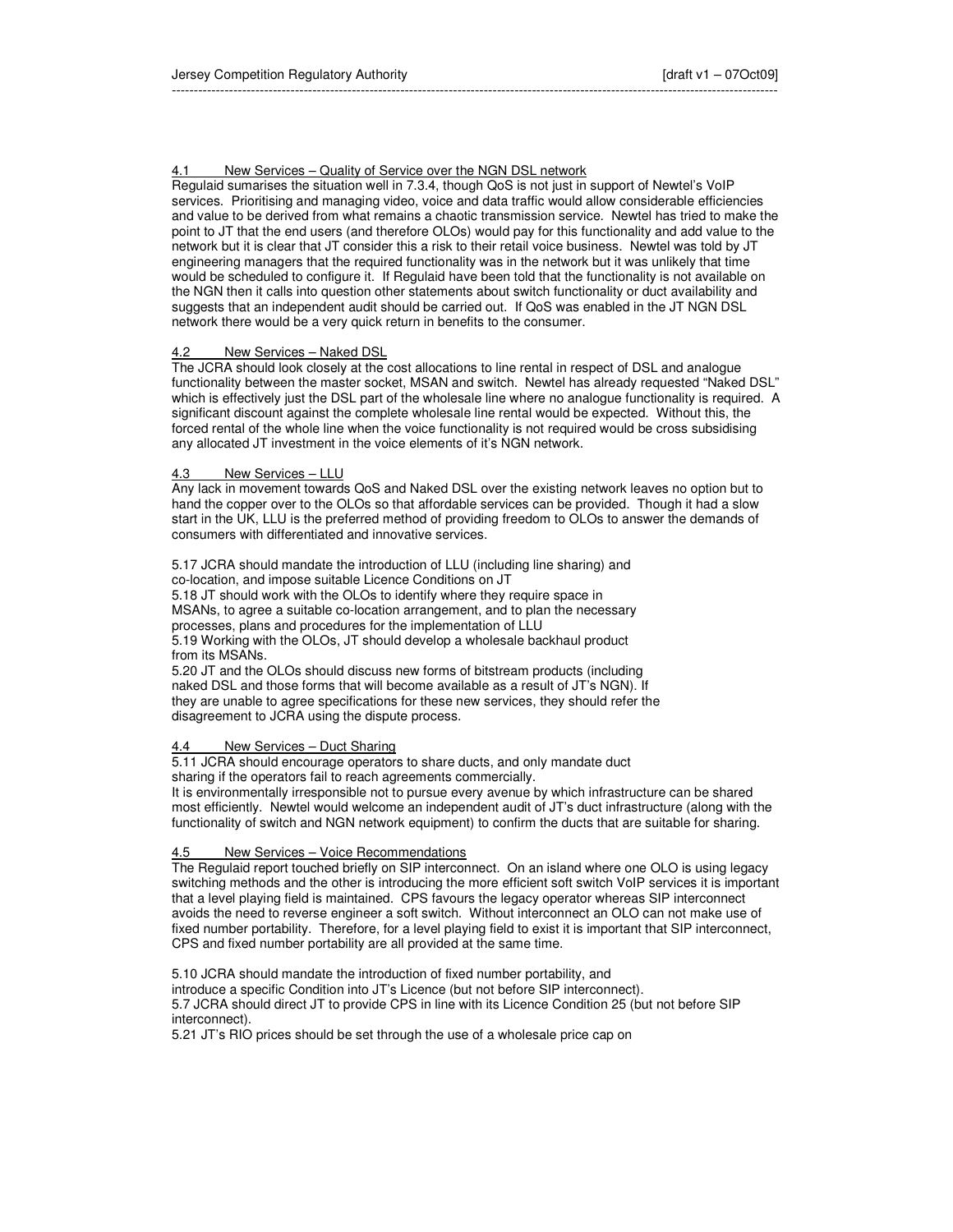separate baskets of RIO services. The cap should be set for a period of three years, with the target prices being set by the use of benchmarks and the setting of an efficiency target.

# 4.6 New Services – Leased Lines

5.15 There should not be any further subdivision of JT's on island leased line categories.

5.16 JT should consider renaming the under 300 metres leased line category.

JT should also be mandated to publish the full circuit pricing from Jersey to a handover point in London such as Telehouse North and inter-island. Currently only half circuit pricing is published which hides the true price and allows cross-boarder arbitrage. The Regulator's attention is drawn to Newtel's comments on Cost Allocation above where this precise problem hides the true cost of delivering ADSL services.

In addition Newtel does not agree with Regulaid's comments in 5.4.3 "Should JT deliver leased lines to OLOs in the same timescales as it delivers to its own retail department?". Regulaid concludes that it should not because the time is not significant. Newtel have considerable experience of competitive JT retail account managers telling customers that JT Retail will always be able to deliver faster than Newtel. This is in breach of Clause 31.1. Worse still, if Newtel has won the deal, customers have reported that JT retail account managers have provided them with information on the delay in JT Wholesale's provisioning of Newtel's order for the customer! In the same way that a retail wholesale price margin is required, the same holds true for circuit delivery timescales.

## 4.7. New Services – Bundles

Newtel has significant concerns over the JCRA's ability to monitor and effectively regulate JT bundles. Currently a number of voice bundles exist and there are many reports of "deals" being done for high value clients. Before the JCRA permit JT to offer any new bundles it is essential that they are fully satisfied that the existing "deals" are demonstrated by JT to fulfill the proposed requirements. In order to do so, the JCRA must be fully satisfied about JT's accounting transparency and cost allocation.

5.3 JT should be required to demonstrate to JCRA that equivalent wholesale products are available, that the price of the bundle exceeds the incremental cost of each element, and that the retail price does not constitute a price squeeze. 5.4 The individual elements of the bundle should be available on an individual basis to retail customers.

5.5 Condition 32 of JT's licence should be amended to permit product bundling if the above requirements for equivalent wholesale services and pricing are met.

### 5. Wholesale and retail functions in JT

Newtel broadly agrees with the recommendations but feels that they do not go far enough towards the BT Openreach model.

In 6.4 Regulaid recommend that JT should restrict access to wholesale information on its provisioning and billing systems, and not show information about wholesale services on its customer records (with the possible short term exception of residential customers).

Newtel believe that it is essential that residential customers are included here and JT's example of customers who are moving house is alarming. Newtel has recently been analysing reasons for ADSL customer cancellations and the largest cause is "house move". On further investigation it was discovered that the JT telephone line order form includes the order of JT retail ADSL and it is clear that JT is targeting these customers. Newtel would like to request that the JCRA investigate this practice further. If JT can not share house move information with all OLO ISPs then it should not share it with its own. The current practice is an abuse of its monopoly of fixed line rental.